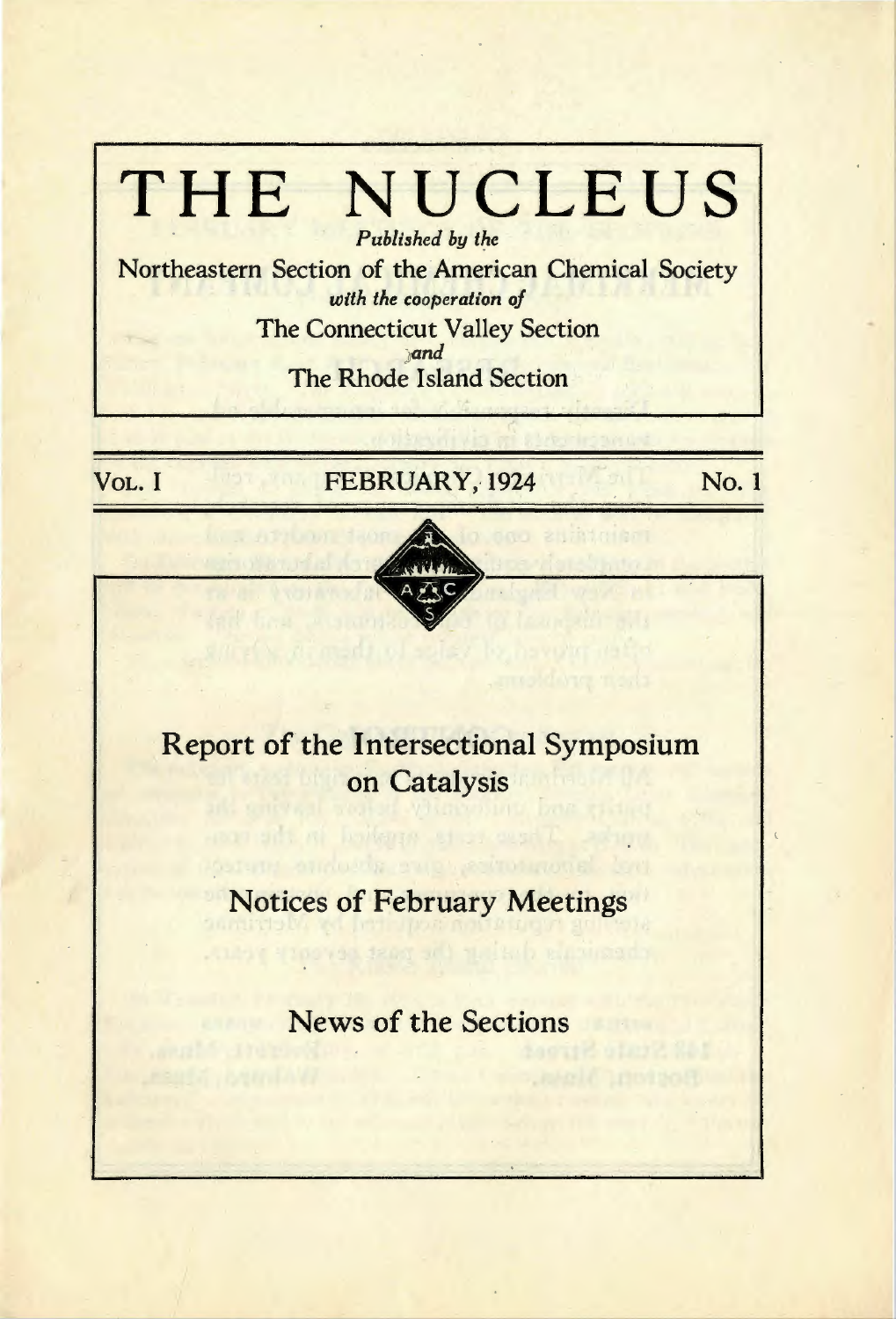# **MERRIMAC CHEMICAL COMPANY**

# **RESEARCH**

Directly responsible for innumerable advancements in civilization.

The Merrimac Chemical Company, realizing the vital importance of research, maintains one of the most modern and completely equipped research laboratories in New England. This laboratory is at the disposal of our customers, and has often proved of value to them in solving their problems.

# **CONTROL**

All Merrimac products pass rigid tests for purity and uniformity before leaving the works. These tests, applied in the control laboratories, give absolute protection to the consumer and sustain the sterling reputation acquired by Merrimac chemicals during the past seventy years.

**OFFICE 148 State Street Boston, Mass.** 

**WORKS Everett, Mass. Woburn, Mass.**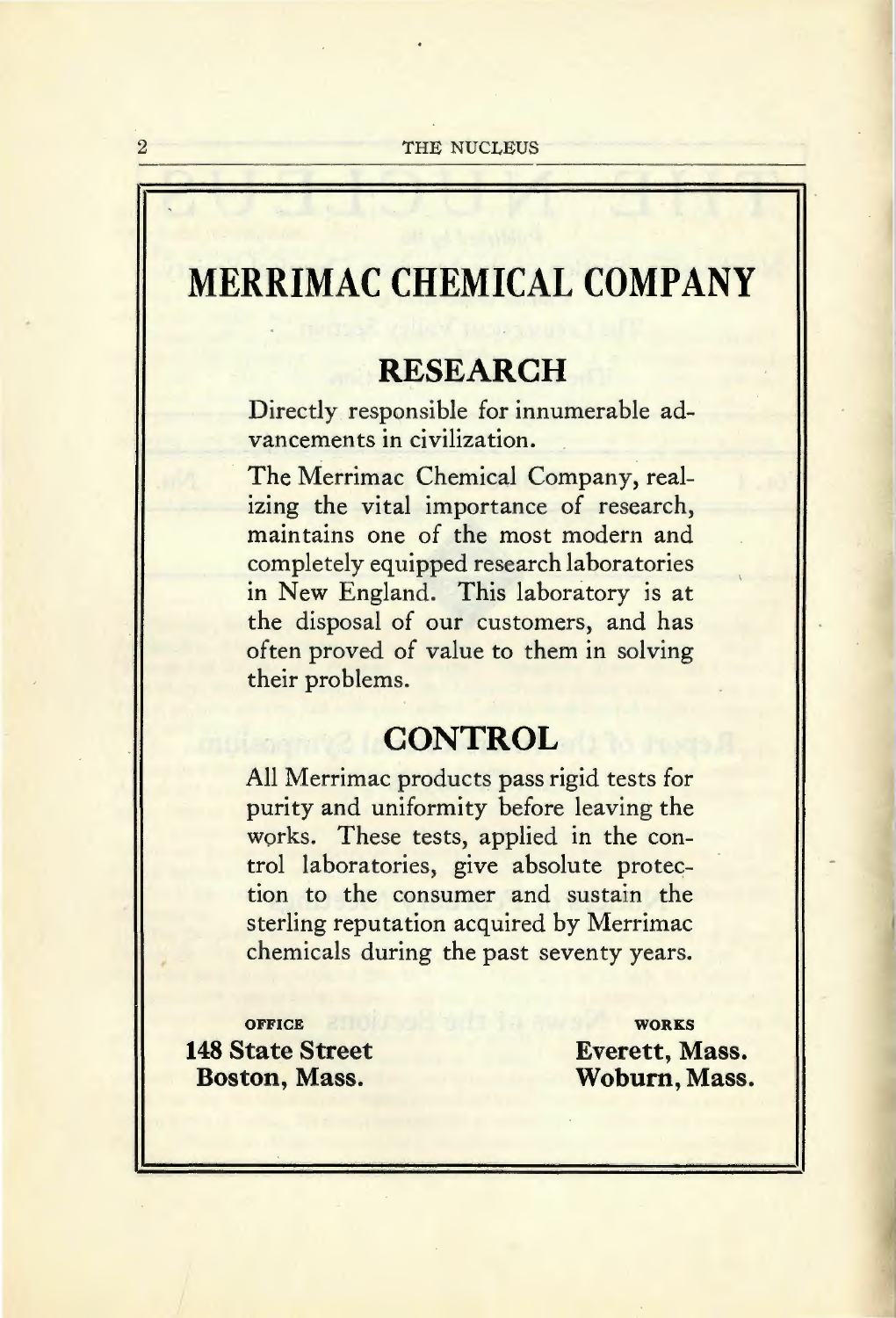# **FEBRUARY MEETINGS OF THE SECTIONS**

# The Northeastern Section

The one hundred and ninety-first meeting of the Section will be held Friday, February 8, at 8:00 p.m. at the Wedgewood Restaurant, 531 Washington Street. The Executive Committee and Council will meet at 5:15 P.M., in Dr. Esselen's Office, 276 Stuart Street. Dinner will be served at 6: 30 p.m. at the Wedgewood Restaurant for those who make reservation by the enclosed card before February 6. Dinner, \$1.25 per plate.

Prof. Lyman C. Newell of Boston University will speak on "The Founders of Chemistry in America." The address will be illustrated witb lantern-slides, portraits, documents, etc.

On February 29, the First Quadrennial Leap Year Party of the Section will be perpetrated at the American House. Entertainment and buffet lunch. Tickets at \$1.50 will be on sale at the February meeting and elsewhere. Further details will be divulged later by mail.

More detailed information about both meetings will be found on page 11.

# The Connecticut Valley Section

The February meeting at Hartford; Saturday, February 9, will include an excursion to two stations of the Hartford Electric Light Company scheduled for 3:00 p.m., dinner at the University Club at 6:00, and address by Prof. Harry A. Curtis of Yale University at 7:30 on "The Application of the Nitrogen Problem to Agriculture." Further information will be found on page 12.

## The Rhode Island Section

On Tuesday, February 19, 1924, a joint meeting with the Providence Engineering Society will be held at the Jesse Metcalf Chemical Laborn- ' tory of Brown University, at 8:15 p.m. Speaker: Dr. Marston T. Bogert of Columbia University. Topic: "Science and Art in the Perfume Industry." (Illustrated.) This will be an open meeting, and ladies are invited. There will be an informal dinner before the meeting. Further details on page 12.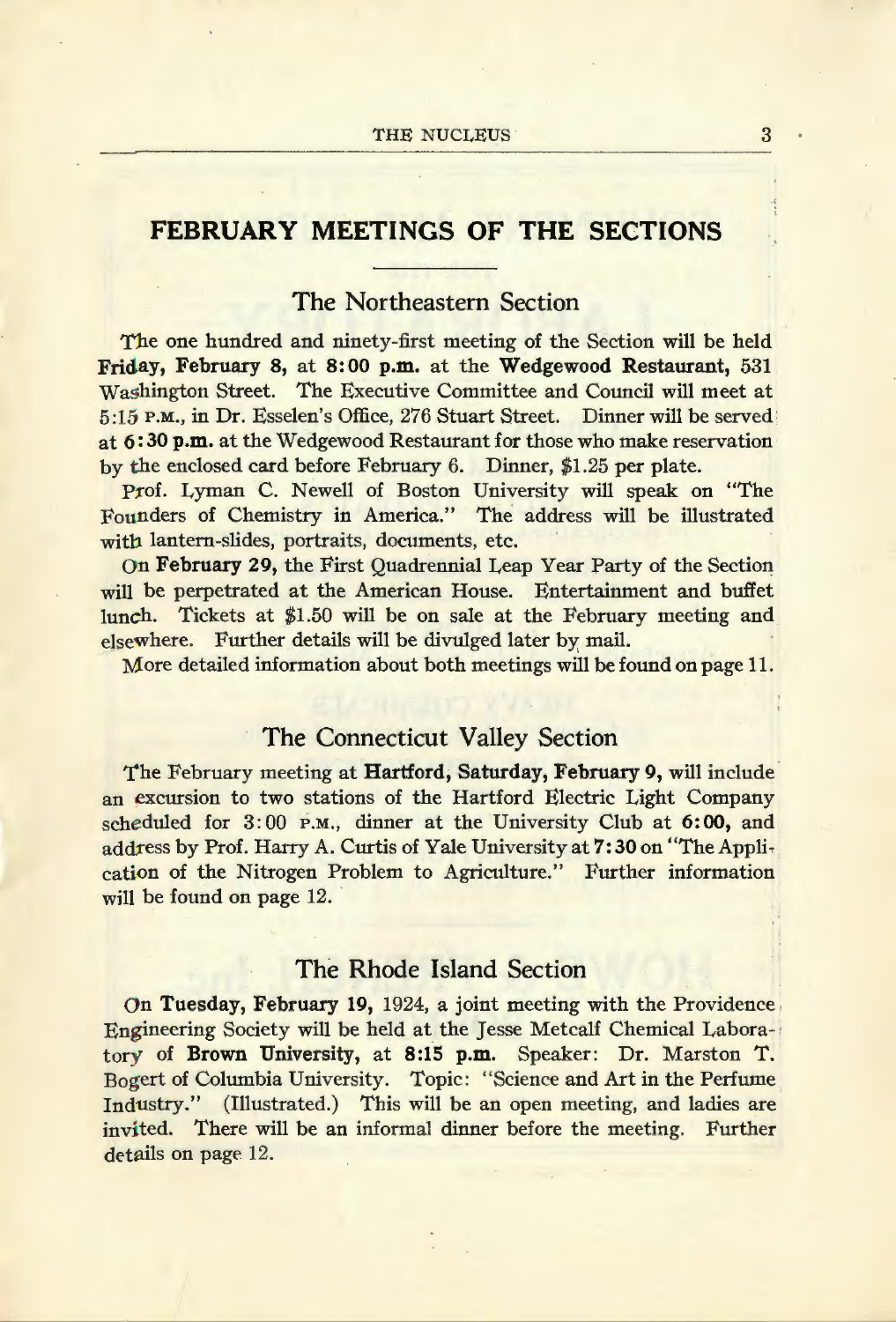# EQUIPMENT AND SUPPLIES FOR THE LABORATORY

# LABORATORY CHEMICALS

## BALANCES

SPECIAL APPARATUS to specifications, from Glass, Porcelain, Metal

> PURE GUM RUBBER TUBING The kind you had before the war

**MICROSCOPES** Attachments and Materials for Microphotography

> HEAVY CHEMICALS Any quantity, from pounds to carloads

PAINT DEPARTMENT offers everything for Interior and Exterior Finishing, including Brushes, both Air and Bristle

INFORMATION BUREAU will co-operate in securing any desired information

# HOWE & FRENCH, Inc. **BOSTON**

Main 5910 Branch Exchange 99 Broad Street Cor. Franklin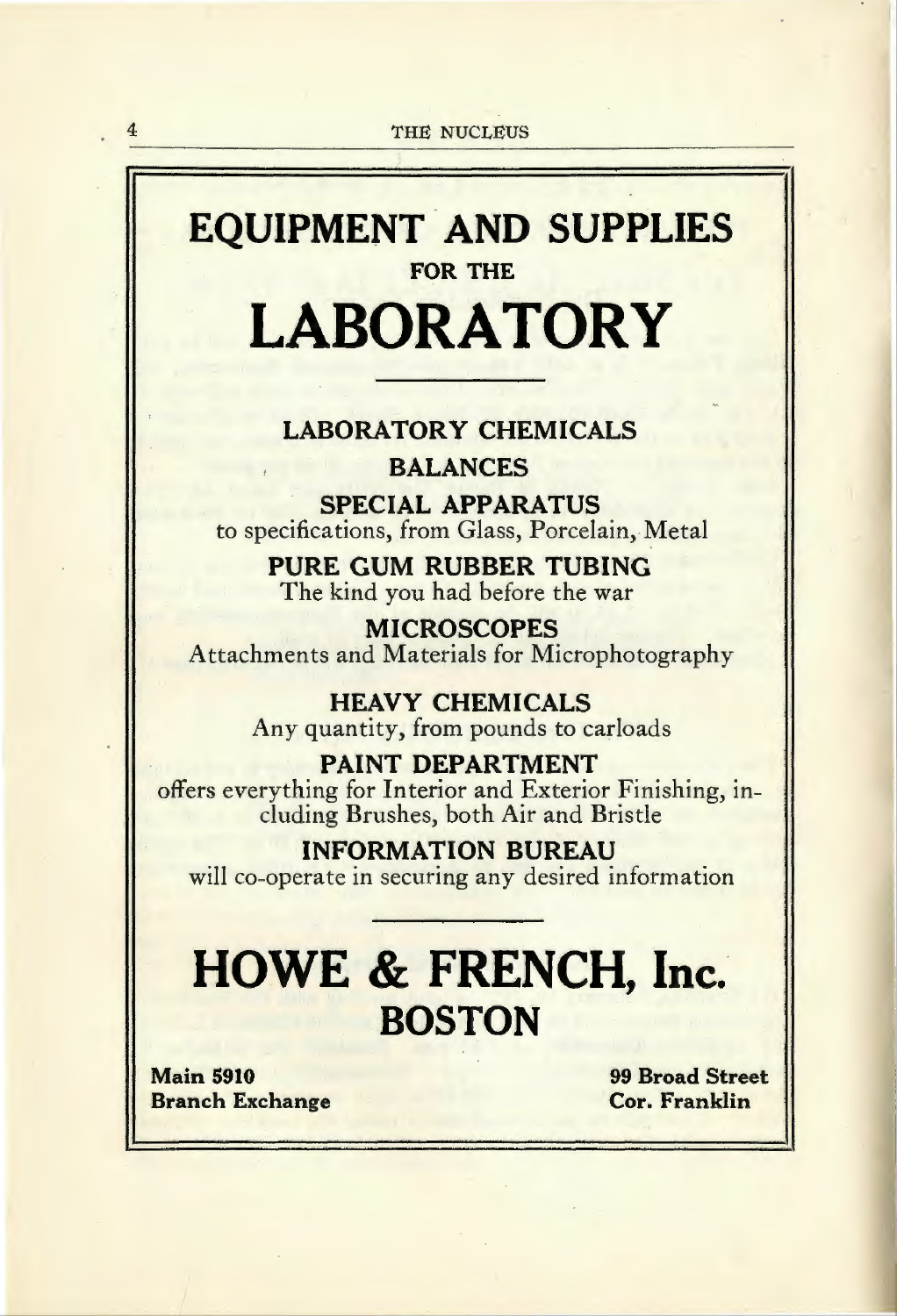Published monthly from October to June by the Northeastern Section of the American Chemical Society with the cooperation of the Connecticut Valley Section and the Rhode Island Section.

*Editor:* GORHAM W. HARRIS, Simmons College, Boston. *Advertising Manager: ]OHN* A. SEAVERNS, 99 Broad St., Boston. *Treasurer:* ROBERTS. WILLIAMS, Mass. Inst. of Technology, Cambridge.

|                | Board of Associate Editors                                            |              |
|----------------|-----------------------------------------------------------------------|--------------|
| W. A. BOUGHTON | S. B. FOSTER                                                          | R. W. NEFF   |
| C. V. BRIGGS   | N. F. HALL                                                            | L. C. NEWELL |
| MARY B. FORD   | E. B. MILLARD                                                         | J. F. NORRIS |
|                | LUCIUS A. BIGELOW, R. I. Section. C. R. HOOVER, Conn. Valley Section. |              |

The NUCLEUS is distributed to the members of the Northeastern, the Connecticut Valley and the Rhode Island Sections of the A. C. S. Subscription: One dollar a year. Please send your dollar to the Treasurer of your Section.

For rates for advertising space in the NUCLEUS, apply to the Advertising Manager

Vol. I BOSTON, MASS., FEBRUARY, 1924 No. 1

#### THE NUCLEUS EXPLAINS ITSELF

In an age like this when the presses, like volcanoes, are pouring out appalling floods of printed matter, a new publication, however modest in size,' is under obligation to justify its existence and its right to ask for the attention of busy people. To the chemist especially, whose mountainous annual accumulation of journals is an embarrassment of wealth for him and a *casus belli* to his wife, another periodical may appear superfluous. Nevertheless the Nucurus opens its career with confidence that it is going to prove of genuine value.

Although the Northeastern Section of the Society carries the responsibility of editing and publishing the monthly, other New England Sections, as the cover proclaims, are cooperating in the undertaking. Not only does this bulletin plan to notify us of meetings to come, summarize the addresses delivered to our Section and print other matters of local interest, but it will acquaint us also with the activities of the other Sections with whom we are coöperating.

We hope, therefore, that the Nucleus, living up to the suggestion in its name, may bring the New England Sections into closer affiliation than heretofore, and furnish a convenient vehicle transmitting information and news to their members.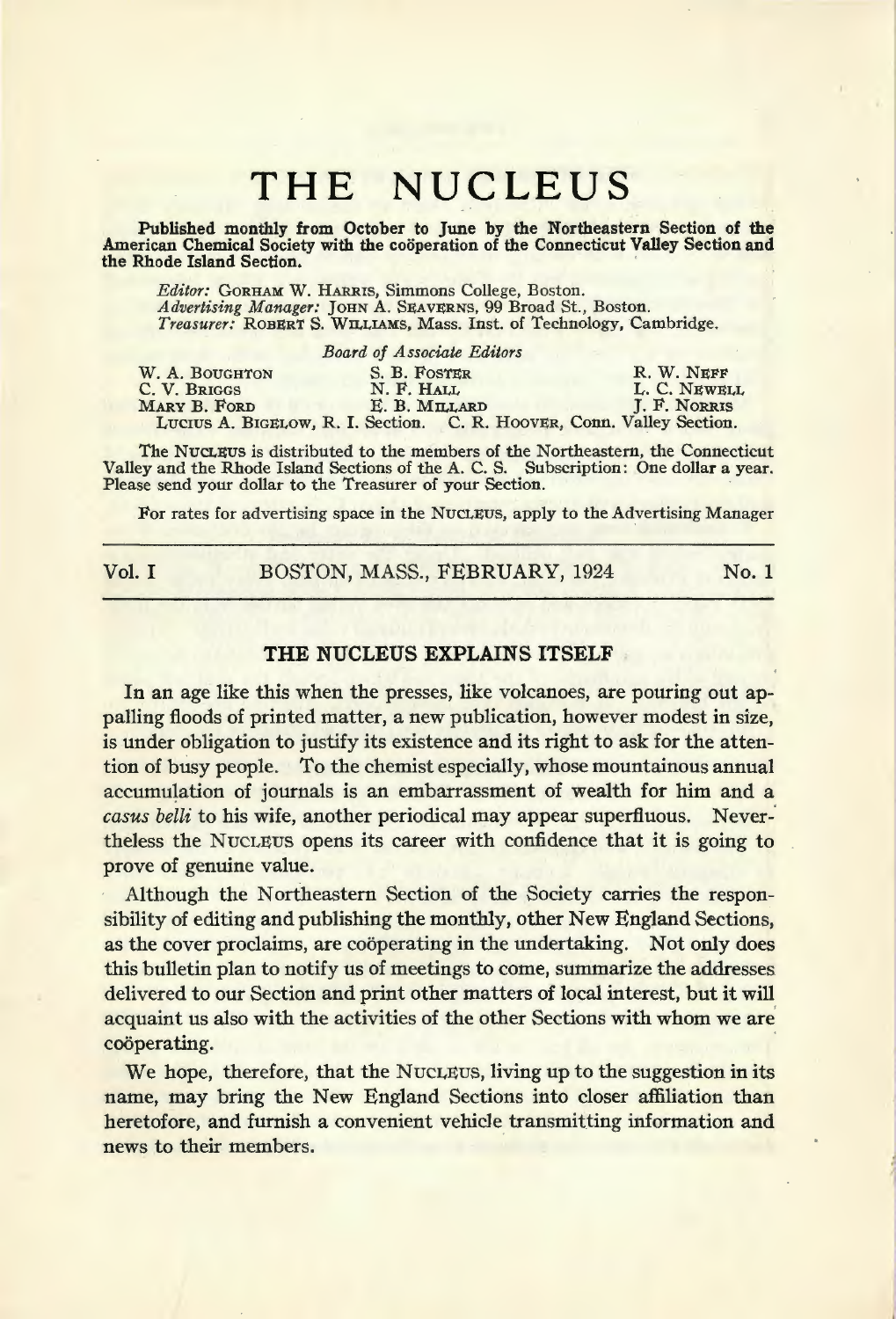#### THE INTERSECTIONAL SYMPOSIUM

The symposium on "Catalysis" held at Technology, January 12th, proved pretty conclusively the value of cooperative effort. The Northeastern Section with its large membership had to play the major role in making arrangements, but the Connecticut Valley, the Rhode Island and the New Haven Sections joined in the project with a will. The weather was balmy, contrary to the best Boston traditions of the season, and' the speakers on the program were men of such authority in the field chosen that chemists were naturally attracted from all directions.

More than five hundred were present at some or all of the meetings and there was a noticeable proportion of out-of-town visitors. The Rhode Island Section alone had eighteen members registered, to say nothing of those who may have escaped the card-index. The Editors of our Journals and many other well-known members of the A. C. S. attended the sessions.

Considerable time was reserved on the program for the discussion of the papers and it was well utilized. Under the witty and stimulating comments of Professor Bancroft, who served as Chairman, every paper called forth many questions and remarks and even verbal battles from the audience, and the discussion periods were of unusual value and interest. It is regrettable that some of these discussions cannot be reported in the NucLEUS as well as the summaries of the addresses which occupy the next few pages of the bulletin. It is hoped that these reports, although necessarily incomplete, represent pretty accurately the principal points of the papers.

#### 1. Photo-chemistry and Catalysis, Professor W. D. Bancroft of Cornell.

Berzelius was the first to recognize the existence of catalytic phenomena. It was Ostwald who emphasized the relation of the catalyst to the velocity of chemical change. Contact catalysis is of two kinds; (a) that which depends upon the formation of an internal compound, and (b) that which involves adsorption upon the surface of the catalyzer. Similarly, one school of organic chemists teaches that organic reactions are preceded by the dissociation of the reacting compounds, while the other believes that the reactions require a preliminary combination of the reacting molecules.

Langmuir contributed the conception of oriented adsorption-the idea that molecules are all held to the catalyst by the same definite end group. Should chemistry, then, be held to be unsportsmanlike because the bombarding molecules are beating upon the heads of the others held captive on the surface of the catalyst? An alternative explanation is that the entire electronic structure of a molecule is modified when it becomes attached to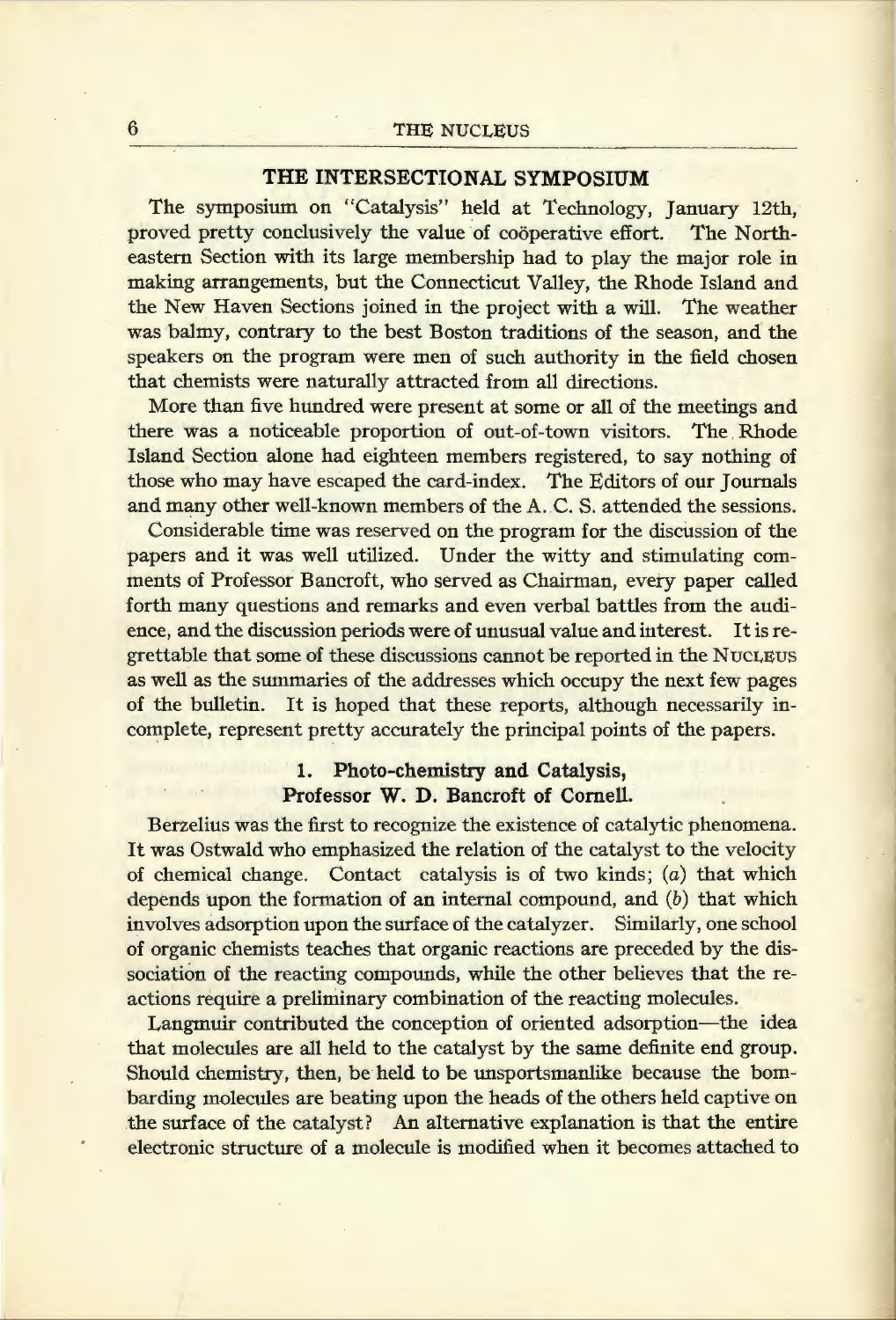the catalyst, and that this alteration accounts for catalytic activity. Certain organic decompositions which may be effected with the aid of catalysts, may also be brought about by exposure to ultraviolet light, with catalyzers entirely absent. Examples are the splitting of alcohol into ethane and water, of acetone into ethane and carbon monoxide, and of alcohol into acetaldehyde and hydrogen. Such purely photochemical effects seem to offer strong support to the electronic explanation of catalytic action.

If a narrow enough band of ultraviolet light of sufficient intensity could be brought to bear upon an organic compound, it might be possible by the proper choice of the band to split an organic compound at any particular bond desired, since there is a line or series of lines corresponding to every bond in the compound. Thus organic chemistry may find itself centering attention again upon the radicals of organic compounds.

# 2. Negative Catalysis, Professor H. S. Taylor of Princeton.

The use of small amounts of acetanilide in hydrogen peroxide and of alcohol in chloroform are familiar examples of the practical application of negative catalysis. Lead tetra-ethyl, which Midgley has found to be an effective anti-knock compound in gas engines, may also function as a negative catalyst, for it can retard the oxidation of benzaldehyde.

A negative catalyst often acts by removing an active positive catalyst, but there are cases not to be explained in this way. Not only is the oxidation of sodium sulfite under the catalytic influence of copper hindered by a substance which removes the copper, but its non-catalytic photochemical decomposition can also be retarded by the same negative catalyst. Very small quantities of the negative catalyst, as little as one part in 10,000, will serve to decrease the velocity of these reactions. There must be present in the mixture of reacting substances one molecule of the negative catalyst for every molecule of reactive substance that undergoes change during a period of a half minute.

One of the reacting substances is present in but decidedly small amount in the usual cases of effective negative catalysis. It is only the dissolved oxygen, for example, which oxidizes benzaldehyde. If, then, to a simple reaction such as

#### $A + B = AB$

there be added a third substance C, the original change will be checked if either A or B reacts more readily with C than with the other. C, the inhibitor, here acts by forming a molecular compound.

Since most reactions subject to negative catalysis are exothermic, the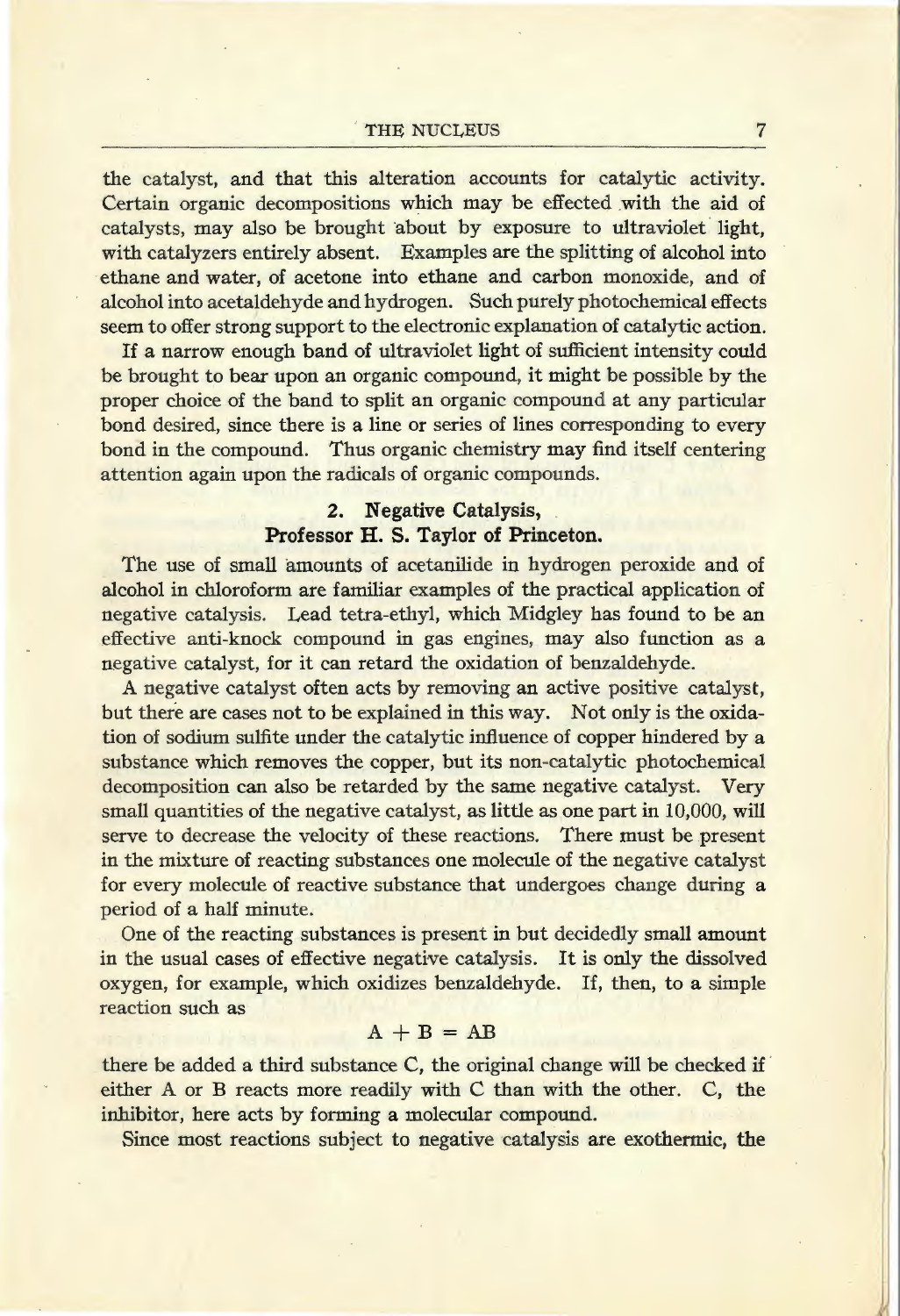molecular compounds at the moment of formation may pass their excess of energy in some way to the uncombined A or B or both, thus greatly increasing the total action. This process may be called a chain reaction. Christiansen suggests that in some way the addition of the negative catalyst C breaks this chain and, by preventing the transfer of energy from AB, reduces the rate of formation. *(Professor Taylor then gave following experimental demonstration.)* Five cc. of benzaldehyde placed in a vacuum-jacketed tube and connected to a manometer shows the absorption of more than two cc. of oxygen in three minutes. Another sample similarly shaken with two drops of lead tetra-ethyl present fails to register *any* fall of pressure in the tube.

### 3. New Catalytic Effects of Zinc Chloride and of Aluminium Chloride, Professor J. F. Norris of the Massachusetts Institute of Technology.

The rates at which a single compound reacts with each of the members of a series of compounds of a given type are being carefully determined at the Institute, in order to measure the effects of changes within the molecule upon the reactivity of its atoms. Solvents or catalytic agents outside the molecule also affect the bonds in the activated compound in a similar way. Two molecules when brought together must change the attractions between the atoms within the molecule. Solvents may then be regarded as true catalysts since they alter the strength of the affinities between the atoms of the dissolved molecule.

The molecular compound of benzoyl chloride and aluminium chloride. forms condensations with many kinds of substances, such as ethers, esters, ketones, and saturated and unsaturated hydrocarbons. Similarly the compound of triphenylchloromethane and aluminium chloride when treated with ether yields triphenylmethane. The reaction is believed to take place in steps:

#### (1)  $(C_6H_5)_3CC1 + C_2H_5OC_2H_5 = (C_6H_5)_3COC_2H_5 + C_2H_5C1.$

The carbon-oxygen bond, the weakest in the compound, is then broken under the influence of the aluminium chloride, after which

 $(C_6H_5)_3C$  + -0-H<sub>2</sub>CCH<sub>3</sub> =  $(C_6H_5)_3CH$  + CH<sub>2</sub>CHO.  $(2)$ 

The pure ether also breaks down by heating alone, just as it does at room temperature with aluminium chloride present. This work leads to a simple method for preparing triphenylmethane in quantity.

Zinc chloride, when used in the preparation of alkyl chlorides from anhydrous alcohols and hydrogen chloride, has been supposed to act as a de-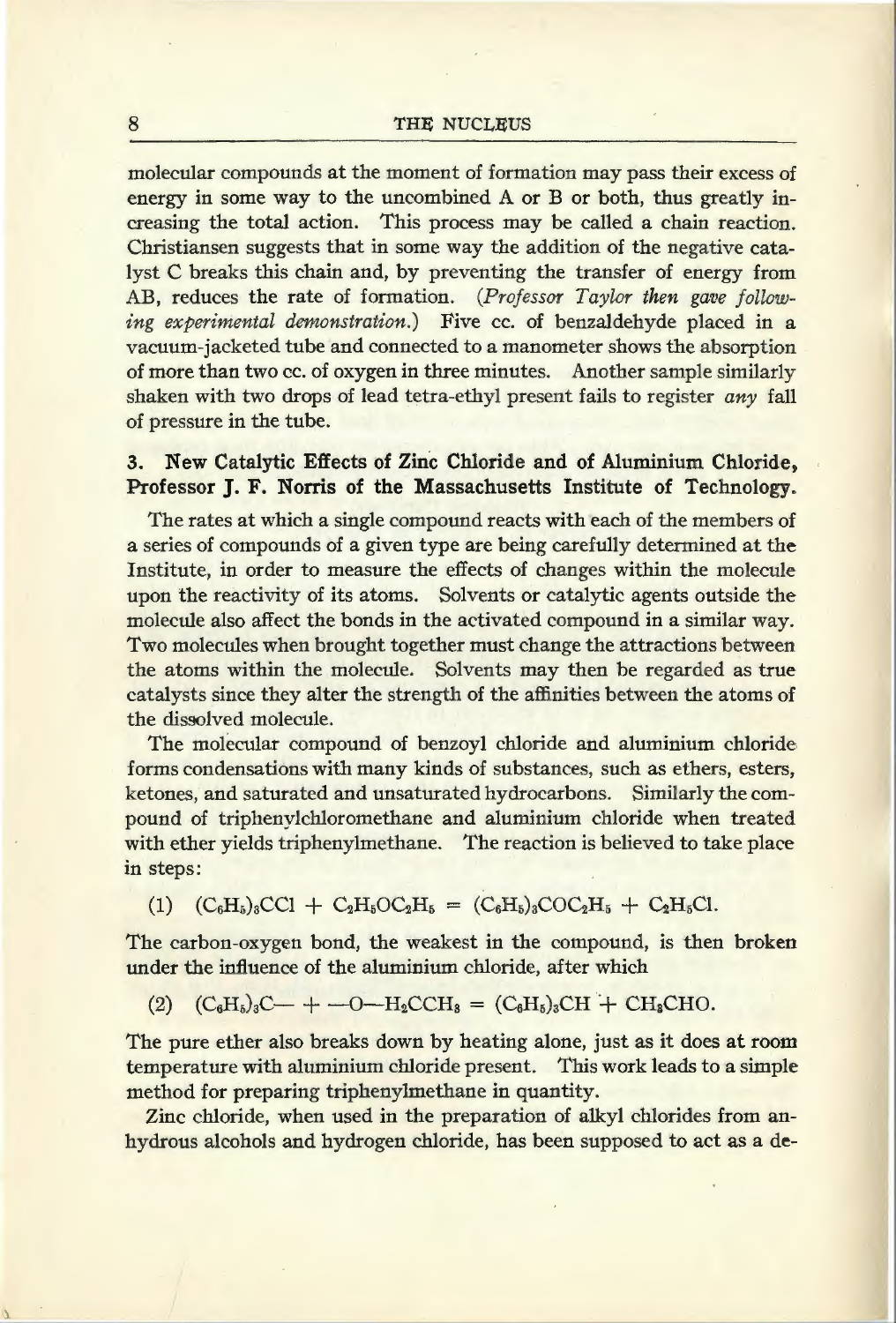hydrating agent. It is possible, however, that it functions here catalytically by activating the hydroxyl group, since it readily forms compounds with alcohols. Primary alcohols have now been found to react well with concentrated hydrochloric acid solution, proving that even in the presence of water some of the molecular compound of the chloride with alcohol is formed. This suggests that other catalytic reactions ordinarily carried out in anhydrous solvents, might be brought about also in the presence of water.

## **4. Ammonia Catalysis, Dr. A. T. Larson of the Fixed Nitrogen Research Laboratory.**

Probably the greatest single contribution of the Fixed Nitrogen Laboratory has been the development of a very reactive and stable catalyst for the synthesis of ammonia. During the war, a mixture of iron and molybdenum oxides seemed to promise the best results. Using precipitated oxides, the Laboratory has since tested the suitability of about twentyfive metals as catalysts. A number of considerations including the cost of the catalyst showed the iron group of metals to be the most suitable, and pure iron oxide proved to be the most active of the group, but it deteriorated rapidly when the temperature reached 550°.

When precipitated in tap water, the oxide was more active and longerlived than when distilled water was used. Many substances when incorporated into the catalyst by being stirred with the fused mass, showed a decided promoter action like the impurities in tap water. Combinations of two or more promoters are more active than one alone, if they are not too similar in properties. A mixture of potassium and aluminium, about one per cent. of each, proved the best promoter of all, and gave a  $60\%$ conversion to ammonia at 1000 atmospheres pressure. At 300 atmospheres, from  $30-35\%$  of ammonia may be obtained when the gases have passed but once. This catalyst is believed to be superior for the purpose to that developed by any other country of the world.

Water, even in amounts less than  $0.03\%$ , hinders the promoter action unless the temperature is raised considerably higher. Carbon monoxide and other gases also are poisons. No appreciable amount of the ammonia is held by the catalyst nor is there any apparent relation between the activity of the catalyst and the amount of ammonia adsorbed.

The mechanism of promoter action is still a matter of speculation. Iron oxide containing a promoter does not sinter as the pure oxide soon does, and apparently possesses an increased active surface area. Thus the promoter may stabilize the structure of the catalyst and so preserve its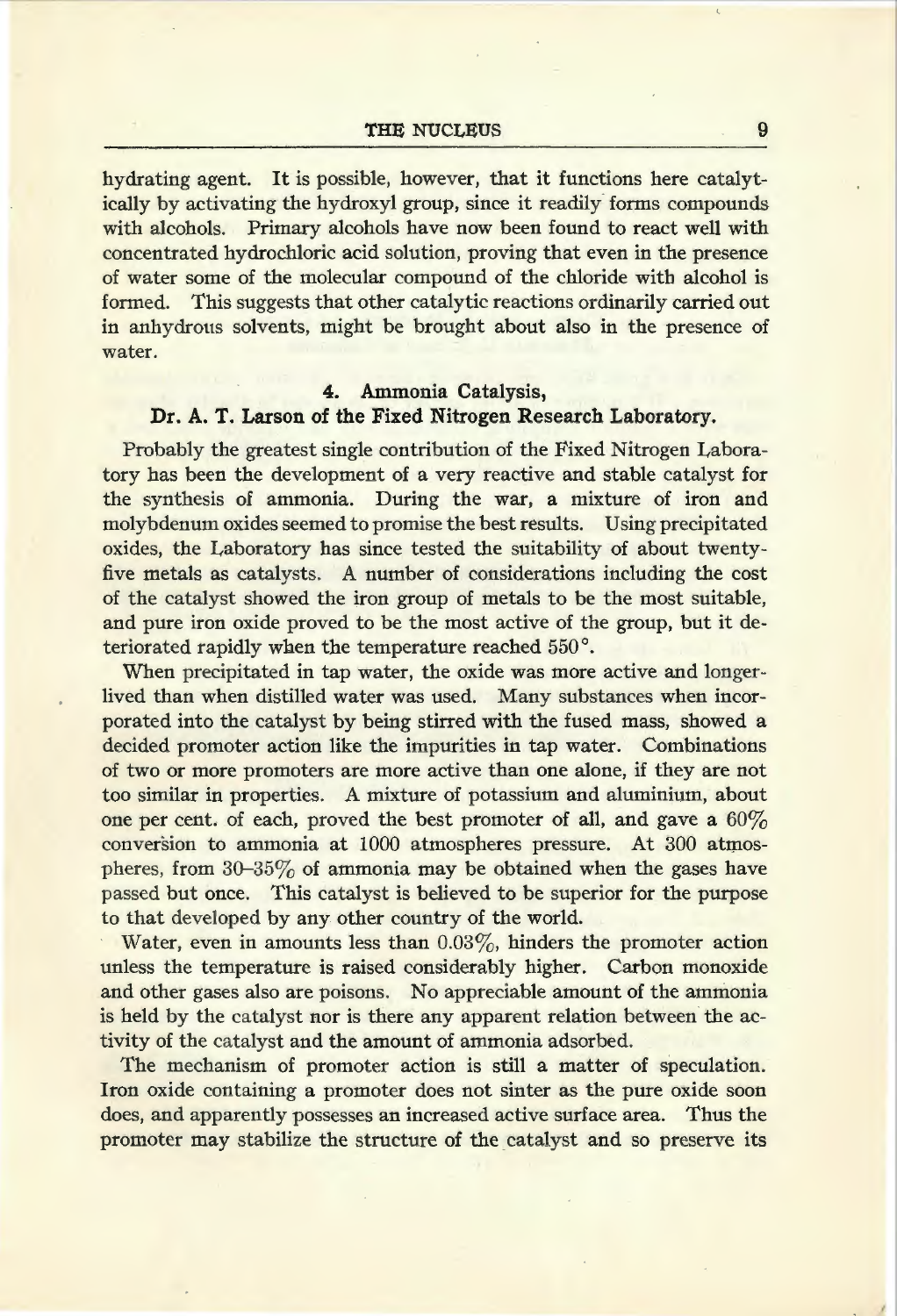activity. Its principal function, however, is probably to activate the nitrogen and adjust its time of contact with the catalyst. The activity of the catalyst is probably due to the formation of labile nitrides which are continually decomposing, and the effective promoters serve to render these nitrides less stable.

#### 5. Electro-Catalytic Production of Oxygen, Professor C. J. Fink of Columbia.

There is a great difference between chemical corrosion and electrolytic corrosion. If a number of alloys are set up as anodes in a series of small cells with a solution containing sulfate, nitrate and chloride ions, and a current of 15 to 20 amperes per square foot is passed through for three days, the anodes show marked differences:

(1) Nichrome, ferrochrome and other high chromium alloys are corroded only below the solution line, because they resist atmospheric but not electrolytic corrosion.

(2) Those anodes resisting electrolytic corrosion but not chemical, are eaten away only *above* the surface (by acid spray thrown up by the gases evolved).

(3) Some are corroded both above and below the surface, because they can resist neither type of corrosion.

(4) Alloys like those high in silicon, whose specific resistance is higher than that of the solution, are pitted only just below the surface, at the point where the electric current first comes in contact with the solution.

This paper deals with the alloys of group 2.

At the anode the negative ions may (1) react with the metal of the anode or (2) interact with the water to liberate oxygen. For use with copper solutions, an anode of  $100\%$  copper would be ideal. Practically, however, the copper anode must be treated in some way to make the second reaction predominate. Anodes containing more than  $80\%$  of copper may be employed if they are plated with alloys high in cobalt which will catalyze the formation of oxygen.

For the electrolytic production of oxygen and hydrogen, iron electrodes plated with nickel are better even than platinum, for not only does the nickel-plated iron resist corrosion, but its use cuts down the voltage required and hence the current consumed, as much as one-third.

Those metals are best for plating which form two or more oxides or which will form insoluble compounds in the solutions used, such as barium, manganese, cobalt, nickel, lead, and silver, the last of which gives remarkable results. Certain oxides may also be used as promoters.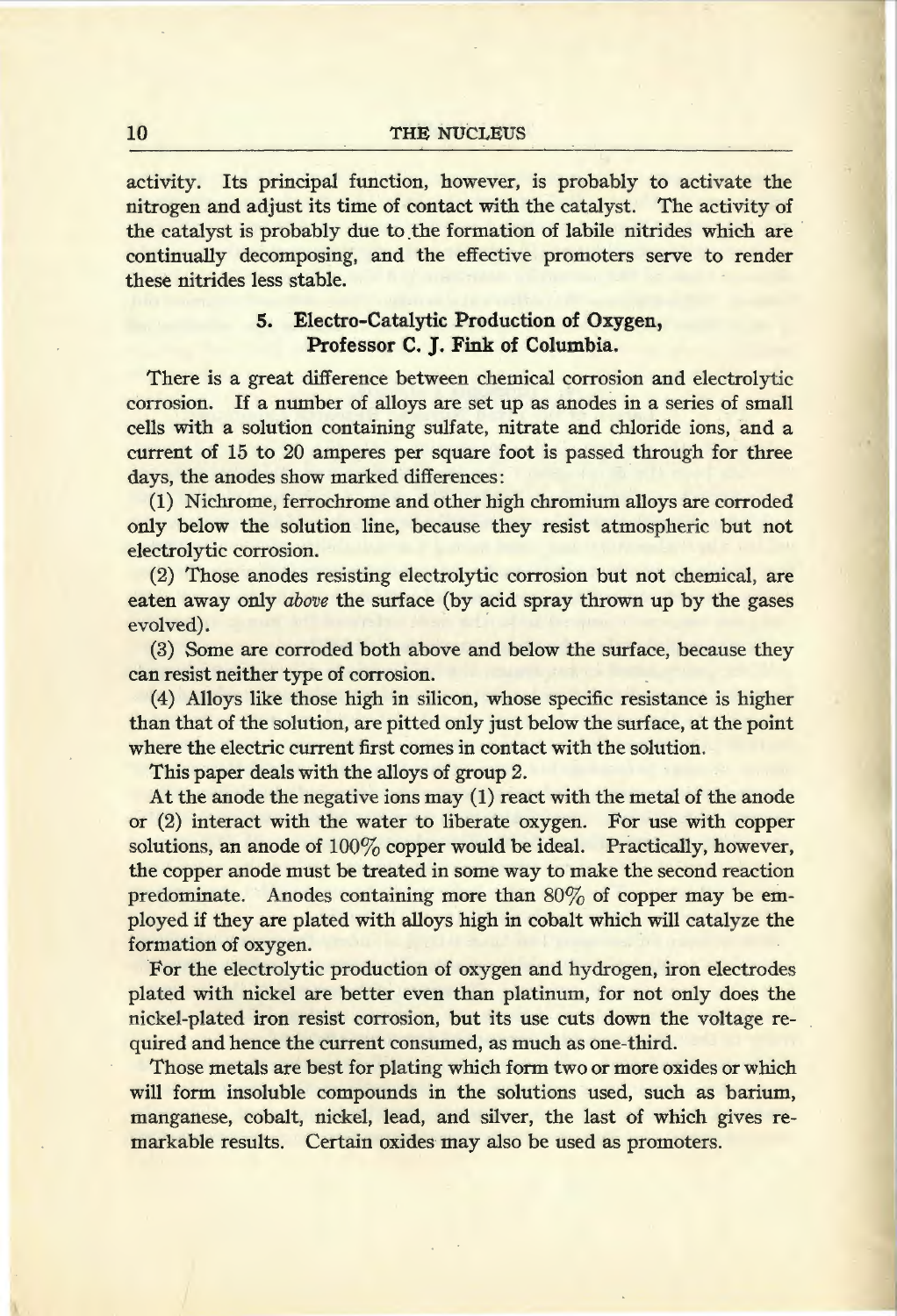# **NEWS OF THE SECTIONS**

# The Northeastern Section

#### **OFFICERS**

G. J. Esselen, *Chairman,* 276 Stuart St., Boston.

H. C. Lythgoe, *Vice-chairman,* 538 State House, Boston.

E. B. Millard, *Secretary,* Mass. Inst. of Technology, Cambridge.

R. S. Williams, *Treasurer,* Mass. Inst. of Technology, Cambridge.

| <b>Executive Committee</b> | Councilors    |                |  |
|----------------------------|---------------|----------------|--|
| F. C. Atwood               | J. B. Conant  | W. L. Jennings |  |
| L. F. Hamilton             | George Defren | R. W. Neff     |  |
| G. W. Harris               | W. C. Durfee  | L. C. Newell   |  |
| R. T. Haslam               | G. S. Forbes  | J. F. Norris   |  |
|                            |               | L. A. Pratt    |  |

The meeting on February 8 offers an unusual opportunity to hear of the earlier days of American chemistry and to see the many slides, portraits, rare books, autograph letters, documents, and other memorabilia which Dr. Newell has collected. The address will emphasize especially the work of the early New England chemists. Prof. Newell, well-known as the Head of the Department of Chemistry of Boston University, is the present secretary of the Section of History of Chemistry of the A. C. S.

The Leap Year Party, February 29, is being veiled in a dark mantle of mystery. An able committee, of which Mr. Lythgoe is chairman, has been planning for a long time for the affair but will not talk for publication. They offer a cash rebate to every member who brings with him or her to the Party a guest of the opposite sex.

# The Connecticut Valley Section

OFFICERS, 1923-24

*Chairman,* G. Albert Hill *Vice-chairman,* George B. Hogaboom *Secretary,* E. W. Lovering *Treasurer,* Henry McDonald, Jr.

*Executive Committee* 

V. K. Krieble H. Edward Wells Jas. C. Newlands *Councilors* 

Joseph S. Chamberlain C.R. Hoover

The December meeting of the Section was held at the Nayasset Club in Springfield, Mass., on the evening of December 15. Mr. S. A. Hood spoke on "Some By-products of Chemistry." He dealt particularly with the isolation of essential oils, illustrating his remarks with slides picturing the various stages in the processes from the flowers or fruits to the perfumes or flavoring materials.

*A* dinner was served before the business meeting which preceded the address. At the meeting the very important matter of classification of members of the Society was discussed at some length and it was voted to take a post-card ballot on the subject.